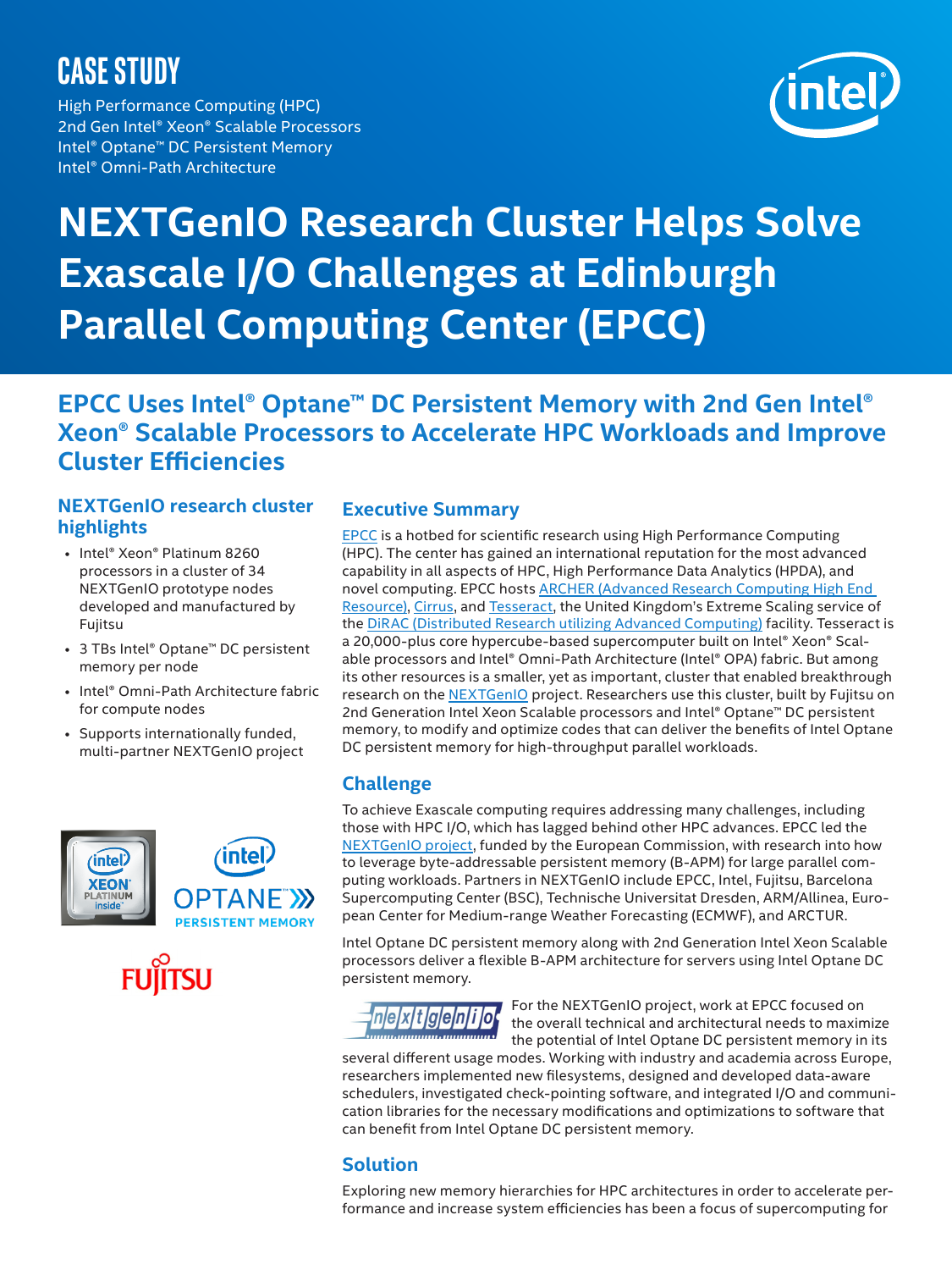many years. From burst buffers to SSDs in each node for local data storage, and now B-APM, system architects are moving faster, more efficient technologies closer to the CPUs.

Intel Optane DC persistent memory combines the traits of storage and memory into a single high-capacity module that fits into a server DRAM slot. Most 2nd Generation Intel Xeon Scalable processors recognize this technology, providing near-DRAM performance with up to 3 TB of capacity per socket. Intel Optane DC persistent memory offers different usage modes to optimize the technology for various types of workloads, whether they need massive volatile memory capacity, persistent data storage with near-DRAM performance, or a combination of both.

EPCC's new research cluster built by Fujitsu provided computing resources for NEXTGenIO research. In an intensive

co-creation process, Fujitsu analyzed NEXTGenIO partners' application I/O and compute requirements and designed and manufactured the NEXTGenIO system focused to overcome existing bottlenecks. The cluster houses 34 nodes of dualsocket 2nd Generation Intel Xeon Platinum 8260 processors, 3 TBs of Intel Optane DC persistent memory, and 192 GB of DRAM per node. A 100 Gbps Intel Omni-Path Architecture fabric connects the compute nodes, while a 56 Gbps Infini-Band network attaches to an external Lustre parallel filesystem. The architecture allowed researchers to learn how to take advantage of high-capacity persistent memory across many different large parallel codes, such as OpenFOAM, a computational fluid dynamics (CFD) code used in the ECMWF's IFS forecasting software.

"We are glad Fujitsu could contribute to the success of the NEXTGenIO project," said Olivier Delachapelle, Fujitsu Head of Category Management-Products Sales Europe. "Solving the I/O bottleneck opens the door to significantly increased performance and scalability towards HPC Exascale. Fujitsu successfully integrated the DCPMM technology to our PRIMERGY and PRIMEQUEST product lines. This breakthrough in I/O performance therefore will also reduce time to results for many of our customers applications in a broad range of business sectors."



**Intel Optane DC persistent memory along with 2nd Generation Intel Xeon Scalable processors deliver a flexible B-APM architecture for servers.**

#### **Results**

EPCC's new Intel Optane DC persistent memory cluster delivered promising benefits for the NEXTGenIO project. Benchmarks and large-scale applications were used to measure performance of the cluster with Intel Optane DC persistent memory.

Working with the ECMWF, project partners were able develop novel software to take advantage of the new cluster's technologies. The ECMWF ensemble forecasting software runs 56 forecasts every day to provide nine to 16-day weather forecasts, which are made available to member organizations. The software was modified to use Intel Optane DC persistent memory in app-direct mode, leveraging the technology as a persistent data store.

"With an OpenFOAM code with high amounts of I/O," explained Adrian Jackson, Senior Research Fellow at EPCC, "we used Intel Optane DC persistent memory as a filesystem on the node. We used some of our tools to get data into and out of the node and used the persistent memory as the data store. The solver ran over 8x faster—12 percent of the original run time compared to going to the Lustre filesystem for data."<sup>1</sup>

Other codes took advantage of the system's two-level memory architecture, using the large memory capacity of Intel Optane DC persistent memory for data and the DRAM as cache (memory mode).

In another study, while a large-scale simulation required 20 nodes or more to run without persistent memory, the same code ran on a single node with Intel Optane DC persistent memory, according to Jackson. "While the simulation did not run faster, it ran more efficiently on a single node," added Jackson.1 Such consolidation potentially promises benefits for scaling out large applications on smaller clusters.



**Using Intel Optane DC Persistent Memory, an OpenFOAM code with high amounts of I/O ran faster compared to a Lustre filesystem.**<sup>1</sup>

Several other studies were completed, including synthetic workflows and IOR benchmarks. The work is described in a University of Edinburgh Research Explorer report.2 The work is ongoing to further optimize I/O for large-scale codes on HPC machines with Intel Optane DC persistent memory and 2nd Generation Intel Xeon Scalable processors.